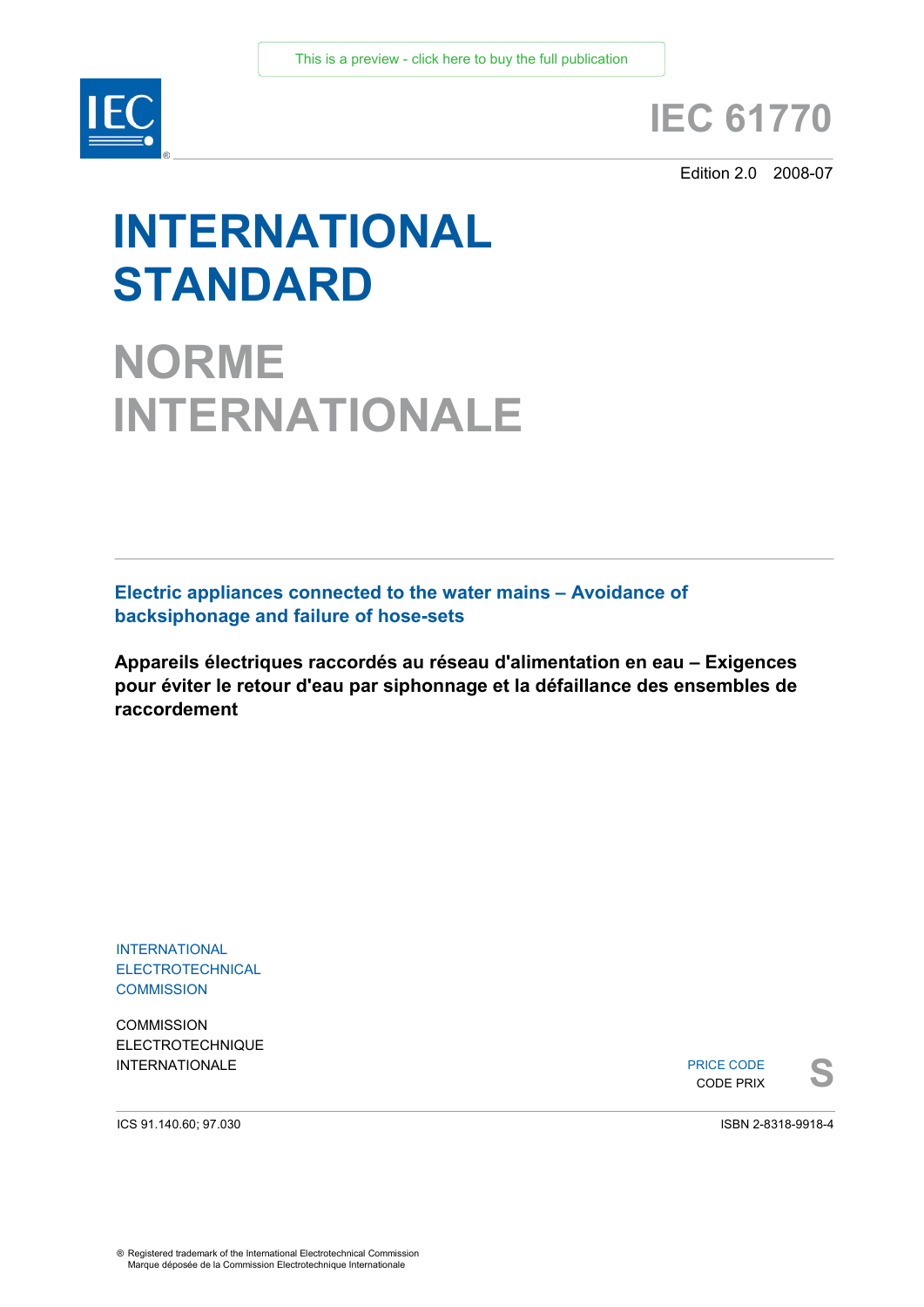$-2-$ 

61770 © IEC:2008

### **CONTENTS**

| 1                                                                                     |  |  |  |
|---------------------------------------------------------------------------------------|--|--|--|
| 2                                                                                     |  |  |  |
| 3                                                                                     |  |  |  |
| 4                                                                                     |  |  |  |
| 5                                                                                     |  |  |  |
| 6                                                                                     |  |  |  |
| 7                                                                                     |  |  |  |
| 8                                                                                     |  |  |  |
| 9                                                                                     |  |  |  |
|                                                                                       |  |  |  |
|                                                                                       |  |  |  |
| Figure 1 - Arrangement for the determination of "h" for pipe interrupters  14         |  |  |  |
| Figure 2 - Arrangement for the determination of maximum and critical water levels for |  |  |  |
|                                                                                       |  |  |  |
| Figure 4 – Arrangement for verifying the resistance of hose-sets to pulses  16        |  |  |  |
|                                                                                       |  |  |  |
|                                                                                       |  |  |  |
|                                                                                       |  |  |  |
|                                                                                       |  |  |  |
|                                                                                       |  |  |  |
|                                                                                       |  |  |  |
|                                                                                       |  |  |  |
|                                                                                       |  |  |  |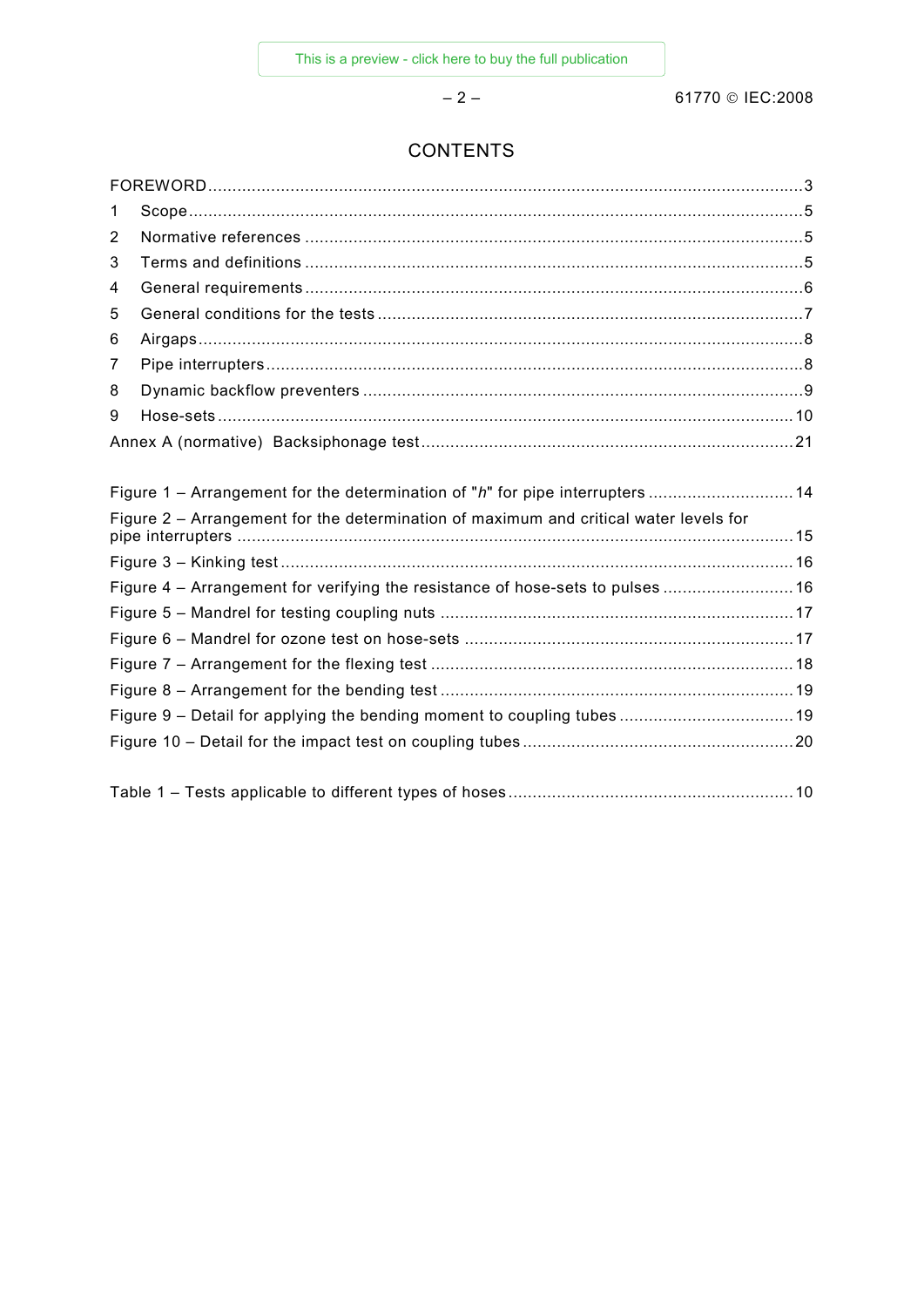<span id="page-2-0"></span>61770 © IFC:2008 – 3 –

#### INTERNATIONAL ELECTROTECHNICAL COMMISSION  $\frac{1}{2}$  ,  $\frac{1}{2}$  ,  $\frac{1}{2}$  ,  $\frac{1}{2}$  ,  $\frac{1}{2}$  ,  $\frac{1}{2}$

#### **ELECTRIC APPLIANCES CONNECTED TO THE WATER MAINS – AVOIDANCE OF BACKSIPHONAGE AND FAILURE OF HOSE-SETS**

#### FOREWORD

- 1) The International Electrotechnical Commission (IEC) is a worldwide organization for standardization comprising all national electrotechnical committees (IEC National Committees). The object of IEC is to promote international co-operation on all questions concerning standardization in the electrical and electronic fields. To this end and in addition to other activities, IEC publishes International Standards, Technical Specifications, Technical Reports, Publicly Available Specifications (PAS) and Guides (hereafter referred to as "IEC Publication(s)"). Their preparation is entrusted to technical committees; any IEC National Committee interested in the subject dealt with may participate in this preparatory work. International, governmental and nongovernmental organizations liaising with the IEC also participate in this preparation. IEC collaborates closely with the International Organization for Standardization (ISO) in accordance with conditions determined by agreement between the two organizations.
- 2) The formal decisions or agreements of IEC on technical matters express, as nearly as possible, an international consensus of opinion on the relevant subjects since each technical committee has representation from all interested IEC National Committees.
- 3) IEC Publications have the form of recommendations for international use and are accepted by IEC National Committees in that sense. While all reasonable efforts are made to ensure that the technical content of IEC Publications is accurate, IEC cannot be held responsible for the way in which they are used or for any misinterpretation by any end user.
- 4) In order to promote international uniformity, IEC National Committees undertake to apply IEC Publications transparently to the maximum extent possible in their national and regional publications. Any divergence between any IEC Publication and the corresponding national or regional publication shall be clearly indicated in the latter.
- 5) IEC provides no marking procedure to indicate its approval and cannot be rendered responsible for any equipment declared to be in conformity with an IEC Publication.
- 6) All users should ensure that they have the latest edition of this publication.
- 7) No liability shall attach to IEC or its directors, employees, servants or agents including individual experts and members of its technical committees and IEC National Committees for any personal injury, property damage or other damage of any nature whatsoever, whether direct or indirect, or for costs (including legal fees) and expenses arising out of the publication, use of, or reliance upon, this IEC Publication or any other IEC Publications.
- 8) Attention is drawn to the Normative references cited in this publication. Use of the referenced publications is indispensable for the correct application of this publication.
- 9) Attention is drawn to the possibility that some of the elements of this IEC Publication may be the subject of patent rights. IEC shall not be held responsible for identifying any or all such patent rights.

International Standard IEC 61770 has been prepared by IEC technical committee 61: Safety of household and similar electrical appliances.

This second edition cancels and replaces the first edition published in 1998 including its Amendment 1 (2004) and Amendment 2 (2006). It constitutes a technical revision.

The principal changes in this edition as compared with the first edition are as follows (minor changes are not listed):

- normative references are updated;
- some notes have been converted to normative text (3.10, 5.2, 6.3, 7.2 and Annex A);
- the type of petroleum spirit has been specified (9.3).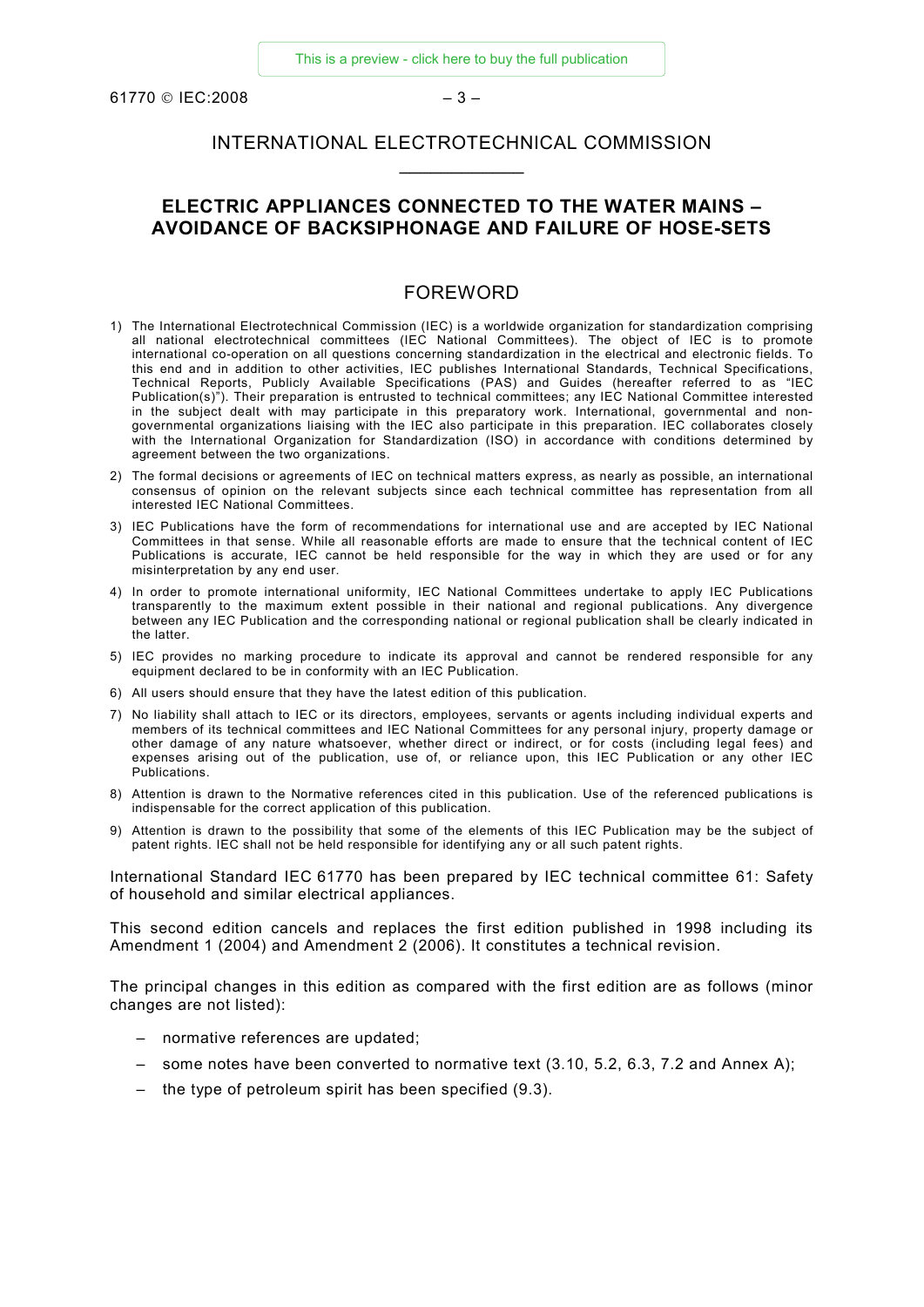– 4 – 61770 © IEC:2008

The text of this standard is based on the following documents:

| <b>FDIS</b>  | Report on voting |
|--------------|------------------|
| 61/3647/FDIS | 61/3687/RVD      |

Full information on the voting for the approval of this standard can be found in the report on voting indicated in the above table.

This publication has been drafted in accordance with the ISO/IEC Directives, Part 2.

NOTE 1 The following print types are used:

- requirements: in roman type;
- *test specifications: in italic type*;
- notes: in small roman type.

Words in **bold** in the text are defined in Clause 3. When a definition concerns an adjective, the adjective and the associated noun are also in bold.

The committee has decided that the contents of the base publication and its amendments will remain unchanged until the maintenance result date indicated on the IEC web site under "http://webstore.iec.ch" in the data related to the specific publication. At this date, the publication will be

- reconfirmed,
- withdrawn,
- replaced by a revised edition, or
- amended.

NOTE 2 The attention of National Committees is drawn to the fact that equipment manufacturers and testing organizations may need a transitional period following publication of a new, amended or revised IEC publication in which to make products in accordance with the new requirements and to equip themselves for conducting new or revised tests.

It is the recommendation of the committee that the content of this standard be adopted for implementation nationally not earlier than 12 months nor later than 36 months from the date of its publication.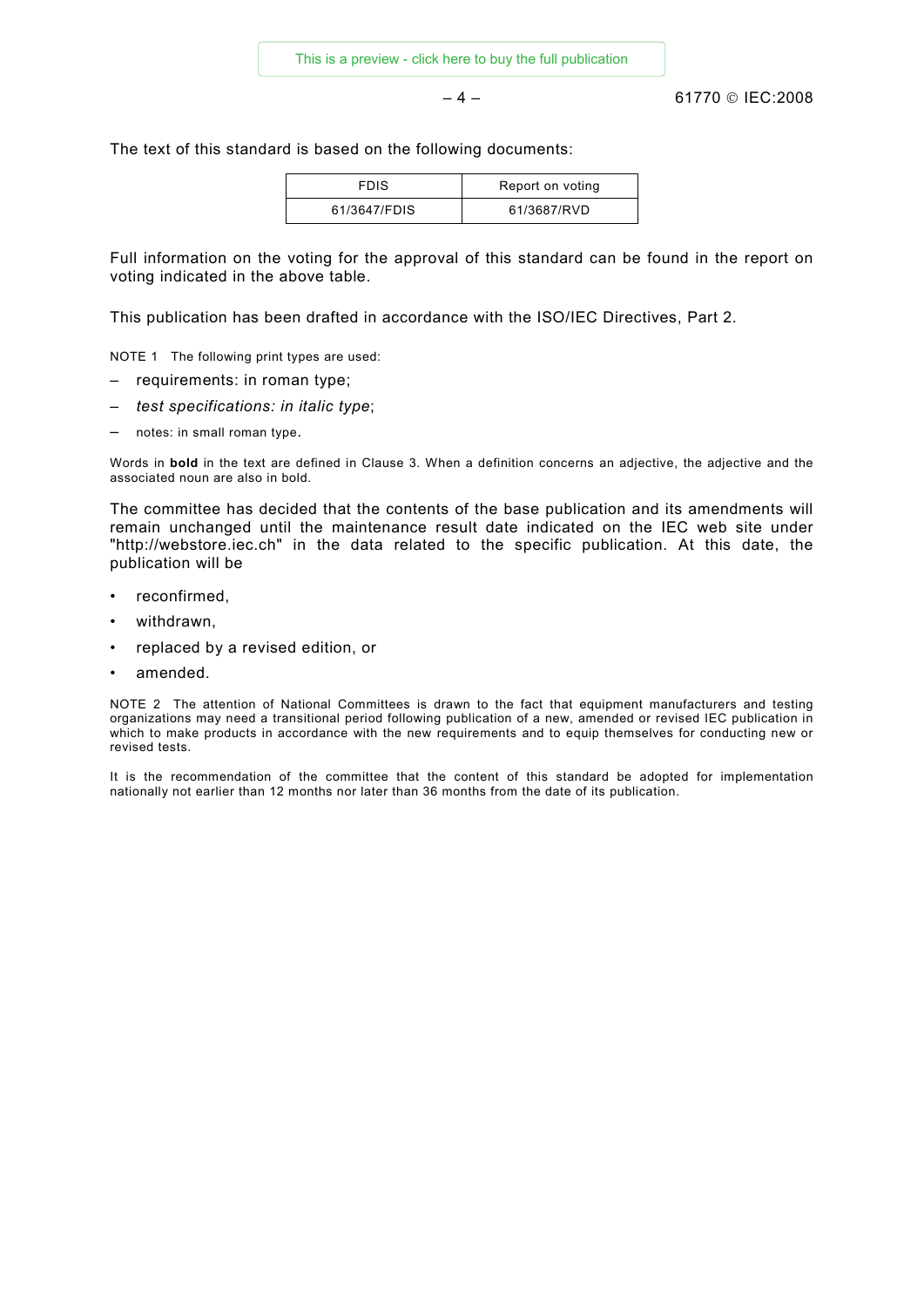<span id="page-4-0"></span>61770 © IEC:2008 – 5 –

#### **ELECTRIC APPLIANCES CONNECTED TO THE WATER MAINS – AVOIDANCE OF BACKSIPHONAGE AND FAILURE OF HOSE-SETS**

#### **1 Scope**

This International Standard specifies requirements for appliances for household and similar purposes to prevent the backsiphonage of **non-potable water** into the water mains. It also specifies requirements for **hose-sets** used for connecting such appliances to the water mains that supply water at a pressure not exceeding 1 MPa.

NOTE 1 Examples of similar purposes are the installation of appliances in canteens, restaurants, launderettes and communal flats.

NOTE 2 This standard does not apply to

- appliances used for dry cleaning;
- appliances for medical purposes;
- appliances intended for industrial purposes;
- water heaters that are an integral part of the water supply system;
- water coolers that are an integral part of the water supply system.

NOTE 3 The connection of the appliance to the water mains may be temporary or permanent.

NOTE 4 When reference is made to the water mains, water supplied from a cistern or similar system is also included.

NOTE 5 Many countries have requirements concerning the prevention of contamination of potable water as a result of contact with unsuitable materials upstream of a **backflow prevention device**.

#### **2 Normative references**

The following referenced documents are indispensable for the application of this document. For dated references, only the edition cited applies. For undated references, the latest edition of the referenced document (including any amendments) applies.

IEC 60730-2-8, *Automatic electrical controls for household and similar use – Part 2: Particular requirements for electrically operated water valves, including mechanical requirements*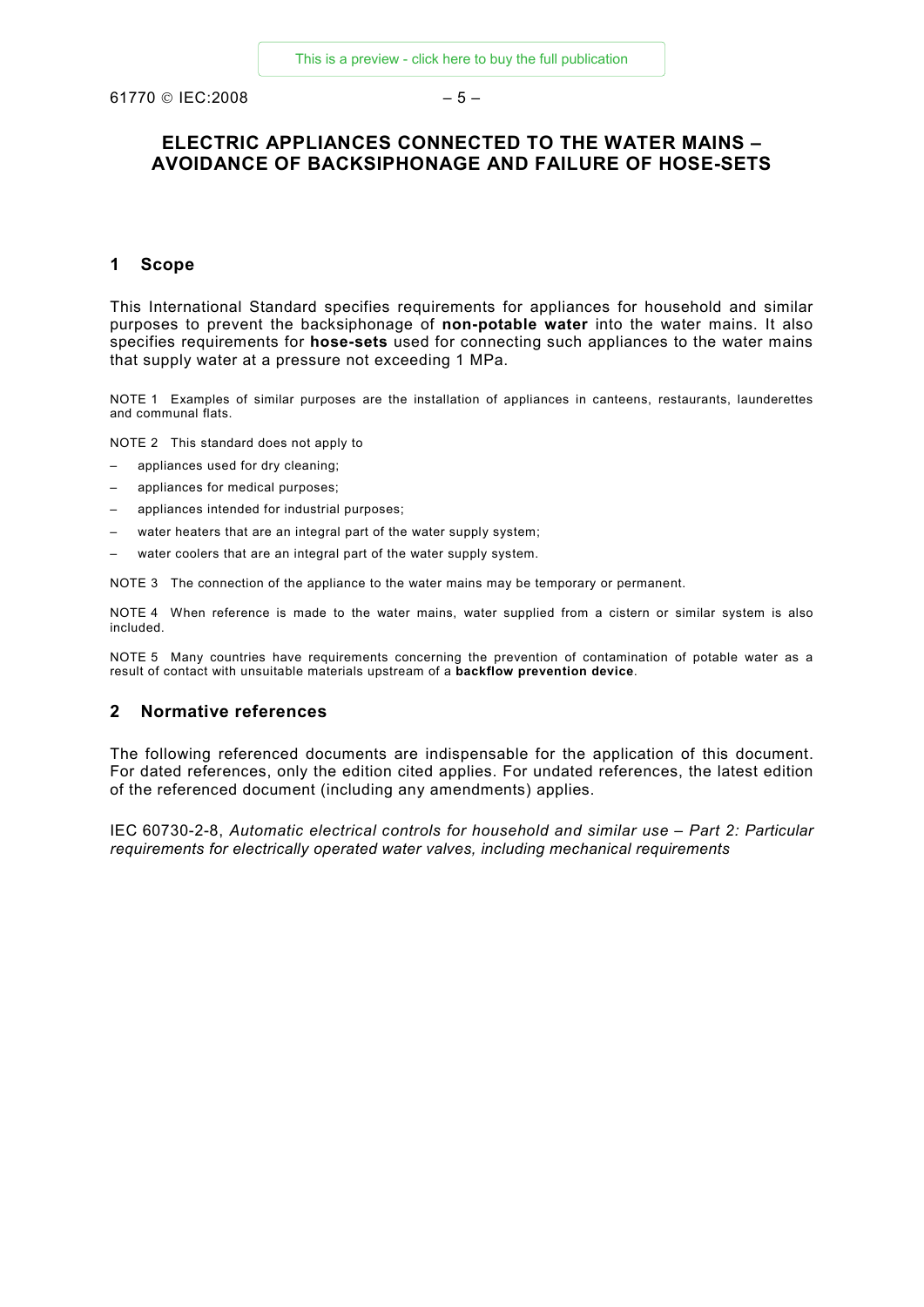– 22 – 61770 © CEI:2008

#### SOMMAIRE

| 1 |                                                                                     |  |
|---|-------------------------------------------------------------------------------------|--|
| 2 |                                                                                     |  |
| 3 |                                                                                     |  |
| 4 |                                                                                     |  |
| 5 |                                                                                     |  |
| 6 |                                                                                     |  |
| 7 |                                                                                     |  |
| 8 |                                                                                     |  |
| 9 |                                                                                     |  |
|   |                                                                                     |  |
|   |                                                                                     |  |
|   |                                                                                     |  |
|   | Figure 2 - Montage pour la détermination des niveaux d'eau maximal et critique pour |  |
|   |                                                                                     |  |
|   | Figure 4 - Montage pour vérifier la résistance des ensembles de raccordement aux    |  |
|   |                                                                                     |  |
|   |                                                                                     |  |
|   | Figure 6 - Mandrin pour l'essai à l'ozone des ensembles de raccordement 38          |  |
|   |                                                                                     |  |
|   |                                                                                     |  |
|   | Figure 9 - Détail d'application du moment de pliure aux tubes de raccordement 40    |  |
|   | Figure 10 - Détail pour l'essai d'impact sur les tubes de raccordement 41           |  |
|   |                                                                                     |  |
|   |                                                                                     |  |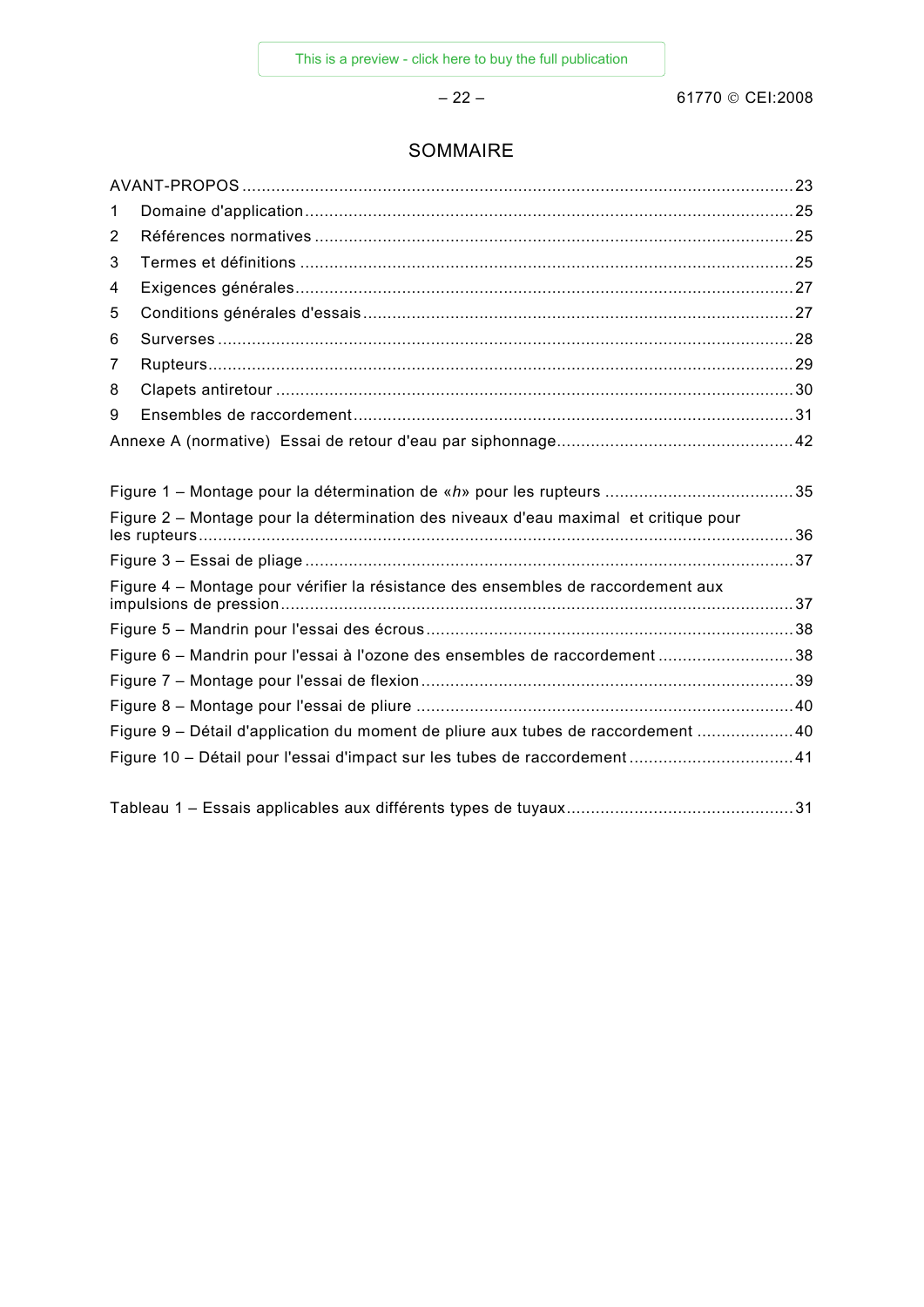<span id="page-6-0"></span> $61770 \odot CF1.2008$  – 23 –

#### COMMISSION ÉLECTROTECHNIQUE INTERNATIONALE  $\frac{1}{2}$  . The set of the set of the set of the set of the set of the set of the set of the set of the set of the set of the set of the set of the set of the set of the set of the set of the set of the set of the set of

#### **APPAREILS ÉLECTRIQUES RACCORDÉS AU RÉSEAU D'ALIMENTATION EN EAU – EXIGENCES POUR ÉVITER LE RETOUR D'EAU PAR SIPHONNAGE ET LA DÉFAILLANCE DES ENSEMBLES DE RACCORDEMENT**

#### AVANT-PROPOS

- 1) La Commission Electrotechnique Internationale (CEI) est une organisation mondiale de normalisation composée de l'ensemble des comités électrotechniques nationaux (Comités nationaux de la CEI). La CEI a pour objet de favoriser la coopération internationale pour toutes les questions de normalisation dans les domaines de l'électricité et de l'électronique. A cet effet, la CEI – entre autres activités – publie des Normes internationales, des Spécifications techniques, des Rapports techniques, des Spécifications accessibles au public (PAS) et des Guides (ci-après dénommés "Publication(s) de la CEI"). Leur élaboration est confiée à des comités d'études, aux travaux desquels tout Comité national intéressé par le sujet traité peut participer. Les organisations internationales, gouvernementales et non gouvernementales, en liaison avec la CEI, participent également aux travaux. La CEI collabore étroitement avec l'Organisation Internationale de Normalisation (ISO), selon des conditions fixées par accord entre les deux organisations.
- 2) Les décisions ou accords officiels de la CEI concernant les questions techniques représentent, dans la mesure du possible, un accord international sur les sujets étudiés, étant donné que les Comités nationaux de la CEI intéressés sont représentés dans chaque comité d'études.
- 3) Les Publications de la CEI se présentent sous la forme de recommandations internationales et sont agréées comme telles par les Comités nationaux de la CEI. Tous les efforts raisonnables sont entrepris afin que la CEI s'assure de l'exactitude du contenu technique de ses publications; la CEI ne peut pas être tenue responsable de l'éventuelle mauvaise utilisation ou interprétation qui en est faite par un quelconque utilisateur final.
- 4) Dans le but d'encourager l'uniformité internationale, les Comités nationaux de la CEI s'engagent, dans toute la mesure possible, à appliquer de façon transparente les Publications de la CEI dans leurs publications nationales et régionales. Toutes divergences entre toutes Publications de la CEI et toutes publications nationales ou régionales correspondantes doivent être indiquées en termes clairs dans ces dernières.
- 5) La CEI n'a prévu aucune procédure de marquage valant indication d'approbation et n'engage pas sa responsabilité pour les équipements déclarés conformes à une de ses Publications.
- 6) Tous les utilisateurs doivent s'assurer qu'ils sont en possession de la dernière édition de cette publication.
- 7) Aucune responsabilité ne doit être imputée à la CEI, à ses administrateurs, employés, auxiliaires ou mandataires, y compris ses experts particuliers et les membres de ses comités d'études et des Comités nationaux de la CEI, pour tout préjudice causé en cas de dommages corporels et matériels, ou de tout autre dommage de quelque nature que ce soit, directe ou indirecte, ou pour supporter les coûts (y compris les frais de justice) et les dépenses découlant de la publication ou de l'utilisation de cette Publication de la CEI ou de toute autre Publication de la CEI, ou au crédit qui lui est accordé.
- 8) L'attention est attirée sur les références normatives citées dans cette publication. L'utilisation de publications référencées est obligatoire pour une application correcte de la présente publication.
- 9) L'attention est attirée sur le fait que certains des éléments de la présente Publication de la CEI peuvent faire l'objet de droits de propriété intellectuelle ou de droits analogues. La CEI ne saurait être tenue pour responsable de ne pas avoir identifié de tels droits de propriété et de ne pas avoir signalé leur existence.

La Norme internationale CEI 61770 a été établie par le comité d'études 61 de la CEI: Sécurité des appareils électrodomestiques et analogues.

Cette deuxième édition annule et remplace la première édition parue en 1998 et ses Amendements 1 (2004) et 2 (2006). Elle constitue une révision technique.

Cette édition inclut les modifications techniques majeures suivantes par rapport à l'édition précédente (les modifications mineures ne sont pas mentionnées):

- mise à jour des références normatives;
- transformation de certaines notes en exigences (3.10, 5.2, 6.3, 7.2 et Annexe A);
- le type d'essence a été spécifié (9.3).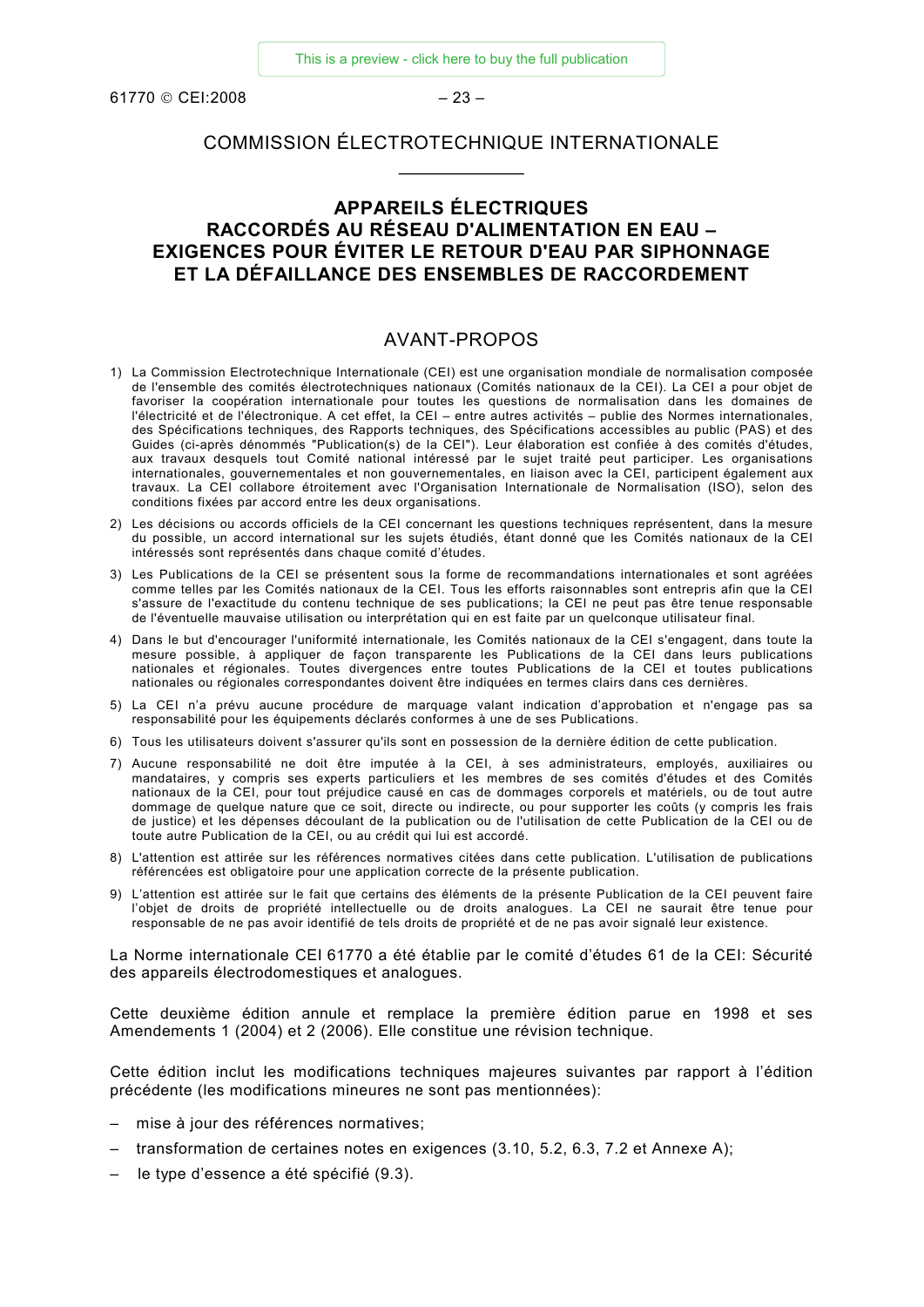$-24 - 61770 \odot C$ FI:2008

Le texte de cette norme est issu des documents suivants:

| <b>FDIS</b>  | Rapport de vote |
|--------------|-----------------|
| 61/3647/FDIS | 61/3687/RVD     |

Le rapport de vote indiqué dans le tableau ci-dessus donne toute information sur le vote ayant abouti à l'approbation de cette norme.

Cette publication a été rédigée selon les Directives ISO/CEI, Partie 2.

NOTE 1 Les caractères d'imprimerie suivants sont utilisés:

- exigences: caractères romains;
- *modalités d'essais*: *caractères italiques*;
- notes: petits caractères romains.

Les mots en **gras** dans le texte sont définis à l'Article 3. Lorsqu'une définition concerne un adjectif, l'adjectif et le nom associé figurent également en gras.

Le comité a décidé que le contenu de la publication de base et de ses amendements ne sera pas modifié avant la date de maintenance indiquée sur le site web de la CEI sous «http://webstore.iec.ch» dans les données relatives à la publication recherchée. A cette date, la publication sera

- reconduite;
- supprimée;
- remplacée par une édition révisée; ou
- amendée.

NOTE 2 L'attention des Comités nationaux est attirée sur le fait que les fabricants d'appareils et les organismes d'essai peuvent avoir besoin d'une période transitoire après la publication d'une nouvelle publication CEI, ou d'une publication amendée ou révisée, pour fabriquer des produits conformes aux nouvelles exigences et pour adapter leurs équipements aux nouveaux essais ou aux essais révisés.

Le comité recommande que le contenu de la présente norme soit entériné au niveau national au plus tôt 12 mois et au plus tard 36 mois après la date de publication.